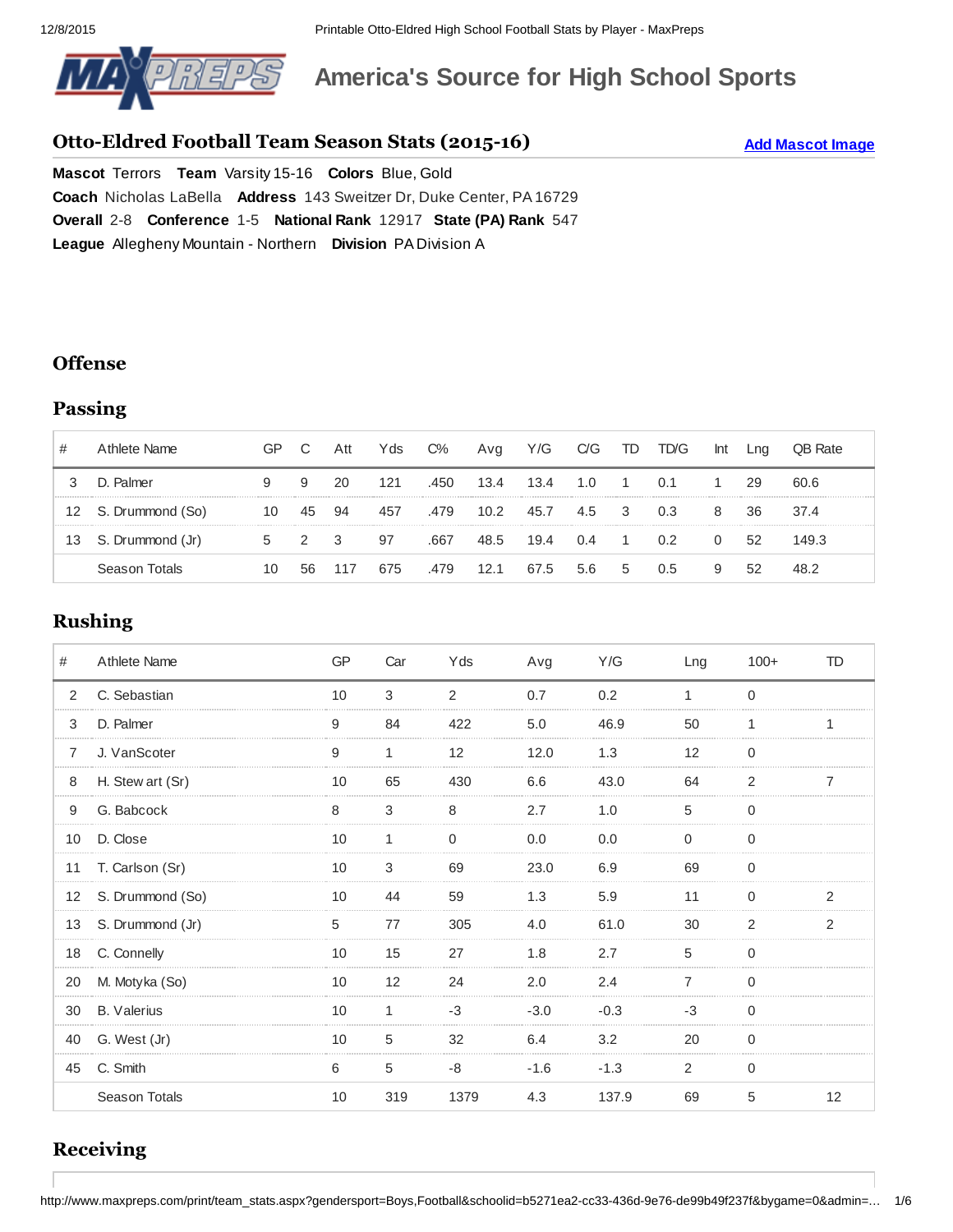#### 12/8/2015 Printable Otto-Eldred High School Football Stats by Player - MaxPreps

| #              | Athlete Name        |    | Rec           | Y ds | Avg           | Y/G  |    |  |
|----------------|---------------------|----|---------------|------|---------------|------|----|--|
| 3              | D. Palmer           | 9  | $\mathcal{P}$ |      | 2.0           | N 4  |    |  |
| $\overline{7}$ | J. VanScoter        | 9  |               | 28   | 14.0          | 3.1  | 20 |  |
| 8              | H. Stew art (Sr)    | 10 | 23            | 375  | 16.3 37.5     |      | 52 |  |
| 10             | D. Close            | 10 |               | 6    | 6.0           | 0 G  | ี  |  |
|                | 11 T. Carlson (Sr)  | 10 |               | 10   | 5.0           | 1 በ  |    |  |
|                | 12 S. Drummond (So) | 10 |               |      | 0.0           | 0.0  |    |  |
|                | 13 S. Drummond (Jr) | 5  |               |      | $-1$ $\Omega$ | -በ ጸ |    |  |
| 20             | M. Motyka (So)      | 10 |               |      | 2.3           |      | 5  |  |
| 40             | G. West (Jr)        | 10 | 18            | 249  | 13.8          | 24.9 | 36 |  |
|                | Season Totals       | 10 | 56            | 675  |               | 67.5 | 52 |  |

### **Offensive Fumbles and Pancake Blocks**

| # | Athlete Name        | GP | <b>Fum</b> | ∟ost | Pnk Blk |
|---|---------------------|----|------------|------|---------|
| 3 | D. Palmer           |    |            |      |         |
| 8 | H. Stew art (Sr)    |    |            |      |         |
|   | 12 S. Drummond (So) |    |            |      |         |
|   | 20 M. Motyka (So)   |    |            |      |         |
|   | Season Totals       |    |            |      |         |

### **All Purpose Yards**

| #  | Athlete Name        | <b>GP</b> | Rush           | Rec         | KR       | PR | IR.      | Total    | Y/G    |
|----|---------------------|-----------|----------------|-------------|----------|----|----------|----------|--------|
| 2  | C. Sebastian        | 10        | $\overline{2}$ |             |          |    |          | 2        | 0.2    |
| 3  | D. Palmer           | 9         | 422            | 4           | $\Omega$ | 37 | $\Omega$ | 463      | 51.4   |
| 7  | J. VanScoter        | 9         | 12             | 28          | 124      |    |          | 164      | 18.2   |
| 8  | H. Stew art (Sr)    | 10        | 430            | 375         | 154      | 1  |          | 960      | 96.0   |
| 9  | G. Babcock          | 8         | 8              |             | 11       |    |          | 19       | 2.4    |
| 10 | D. Close            | 10        | 0              | 6           | 55       | 3  |          | 64       | 6.4    |
| 11 | T. Carlson (Sr)     | 10        | 69             | 10          | 29       |    |          | 108      | 10.8   |
|    | 12 S. Drummond (So) | 10        | 59             | $\mathbf 0$ |          |    |          | 59       | 5.9    |
|    | 13 S. Drummond (Jr) | 5         | 305            | $-4$        |          |    |          | 301      | 60.2   |
| 14 | N. York             | 10        |                |             | 9        |    |          | 9        | 0.9    |
| 18 | C. Connelly         | 10        | 27             |             |          |    |          | 27       | 2.7    |
| 20 | M. Motyka (So)      | 10        | 24             | 7           | $\Omega$ |    | U        | 31       | 3.1    |
| 30 | <b>B.</b> Valerius  | 10        | $-3$           |             |          |    |          | $-3$     | $-0.3$ |
| 40 | G. West (Jr)        | 10        | 32             | 249         |          |    | 56       | 337      | 33.7   |
| 45 | C. Smith            | 6         | -8             |             |          |    |          | $-8$     | $-1.3$ |
| 50 | E. Porter           | 10        |                |             | $\Omega$ |    |          | $\Omega$ | 0.0    |
| 53 | N. Shroyer          | 10        |                |             | 65       |    |          | 65       | 6.5    |

http://www.maxpreps.com/print/team\_stats.aspx?gendersport=Boys,Football&schoolid=b5271ea2-cc33-436d-9e76-de99b49f237f&bygame=0&admin=... 2/6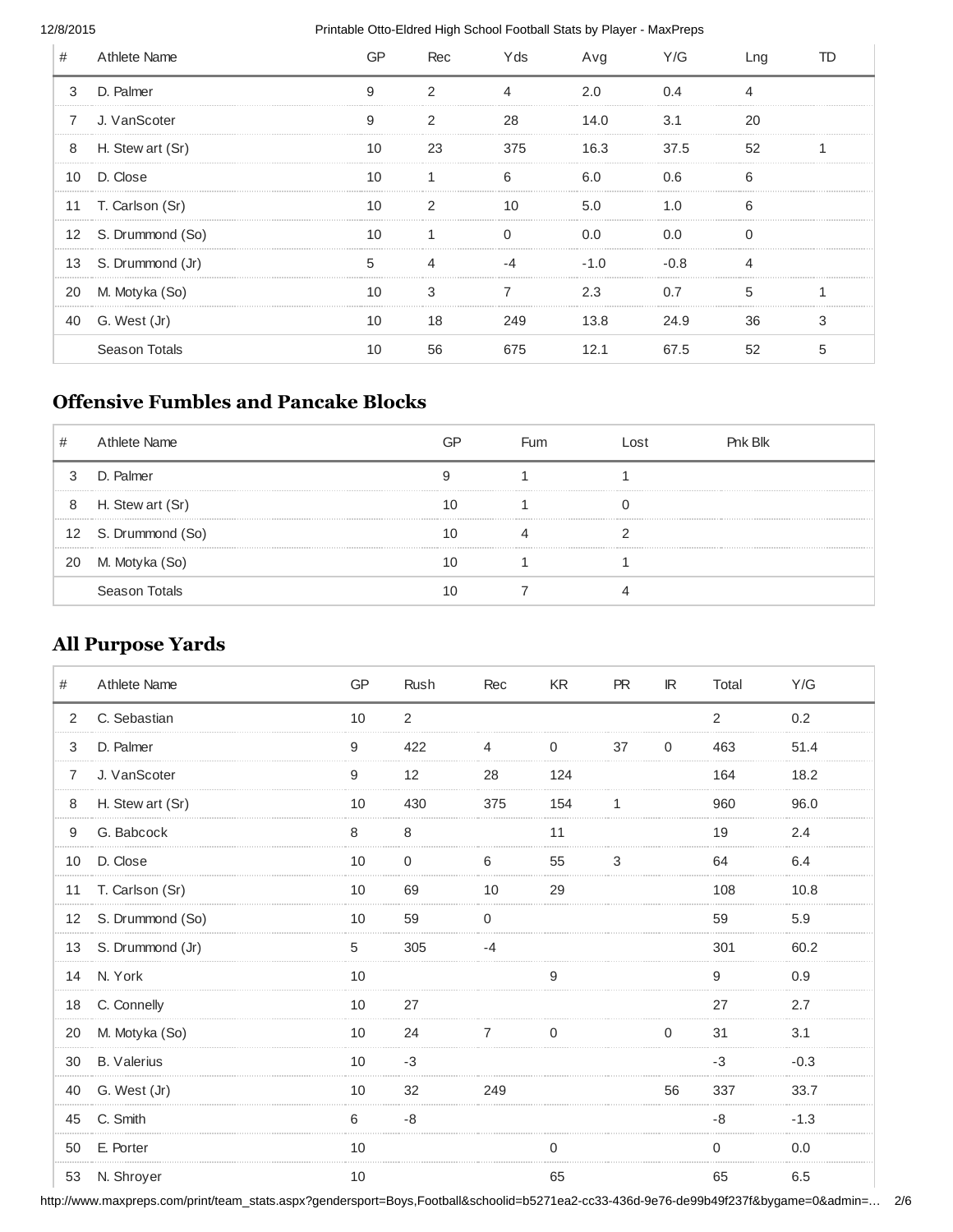| 61 S. Langw orthy (So) |    |      |     |     |     |    |      | U.U   |
|------------------------|----|------|-----|-----|-----|----|------|-------|
| 76 G. Estes (Jr)       | Τſ |      |     |     |     |    |      |       |
| Season Totals          | 10 | 1379 | 675 | 448 | -41 | 56 | 2599 | 259.9 |

### **Total Yards**

| #  | Athlete Name       | <b>GP</b> | Rush | Pass | Rec | Total          | Y/G    |
|----|--------------------|-----------|------|------|-----|----------------|--------|
| 2  | C. Sebastian       | 10        | 2    |      |     | $\overline{2}$ | 0.2    |
| 3  | D. Palmer          | 9         | 422  | 121  | 4   | 547            | 60.8   |
| 7  | J. VanScoter       | 9         | 12   |      | 28  | 40             | 4.4    |
| 8  | H. Stew art (Sr)   | 10        | 430  |      | 375 | 805            | 80.5   |
| 9  | G. Babcock         | 8         | 8    |      |     | 8              | 1.0    |
| 10 | D. Close           | 10        |      |      | 6   | h              | 0.6    |
|    | 11 T. Carlson (Sr) | 10        | 69   |      | 10  | 79             | 7.9    |
| 12 | S. Drummond (So)   | 10        | 59   | 457  | 0   | 516            | 51.6   |
| 13 | S. Drummond (Jr)   | 5         | 305  | 97   | -4  | 398            | 79.6   |
|    | 18 C. Connelly     | 10        | 27   |      |     | 27             | 2.7    |
| 20 | M. Motyka (So)     | 10        | 24   |      |     | 31             | 3.1    |
| 30 | <b>B.</b> Valerius | 10        | $-3$ |      |     | -3             | $-0.3$ |
| 40 | G. West (Jr)       | 10        | 32   |      | 249 | 281            | 28.1   |
| 45 | C. Smith           | 6         | -8   |      |     | -8             | $-1.3$ |
|    | Season Totals      | 10        | 1379 | 675  | 675 | 2054           | 205.4  |

### **Defense**

### **Tackles**

| #              | <b>Athlete Name</b> |    | Solo | Asst Tot Tckls |    | T/G        | TFL |
|----------------|---------------------|----|------|----------------|----|------------|-----|
| 2              | C. Sebastian        | 10 | 6    |                | 10 | $1 \Omega$ |     |
| 3              | D. Palmer           | 9  | 17   |                | 24 | 2.7        |     |
| $\overline{7}$ | J. VanScoter        | 9  | 19   |                | 26 | 2.9        |     |
| 8              | H. Stew art (Sr)    | 10 | 25   | 13             | 38 | 3.8        |     |
| 9              | G. Babcock          | 8  | 3    |                |    | 0.5        |     |
| 10             | D. Close            | 10 | 22   | 10             | 32 | 3.2        |     |
| 11             | T. Carlson (Sr)     | 10 | 25   | 3              | 28 | 2.8        | 2.0 |
|                | 12 S. Drummond (So) | 10 | 39   | 18             | 57 | 5.7        | 5.0 |
|                | 13 S. Drummond (Jr) | 5  | 18   | 11             | 29 | 5.8        | 1.0 |
| 14             | N. York             | 10 |      |                |    | በ 3        |     |
| 18             | C. Connelly         | 10 |      |                | 5  | 0.5        |     |
| 20             | M. Motyka (So)      | 10 | 17   | 10             | 27 | 2.7        |     |
| 30             | <b>B.</b> Valerius  | 10 |      |                |    |            |     |

http://www.maxpreps.com/print/team\_stats.aspx?gendersport=Boys,Football&schoolid=b5271ea2-cc33-436d-9e76-de99b49f237f&bygame=0&admin=... 3/6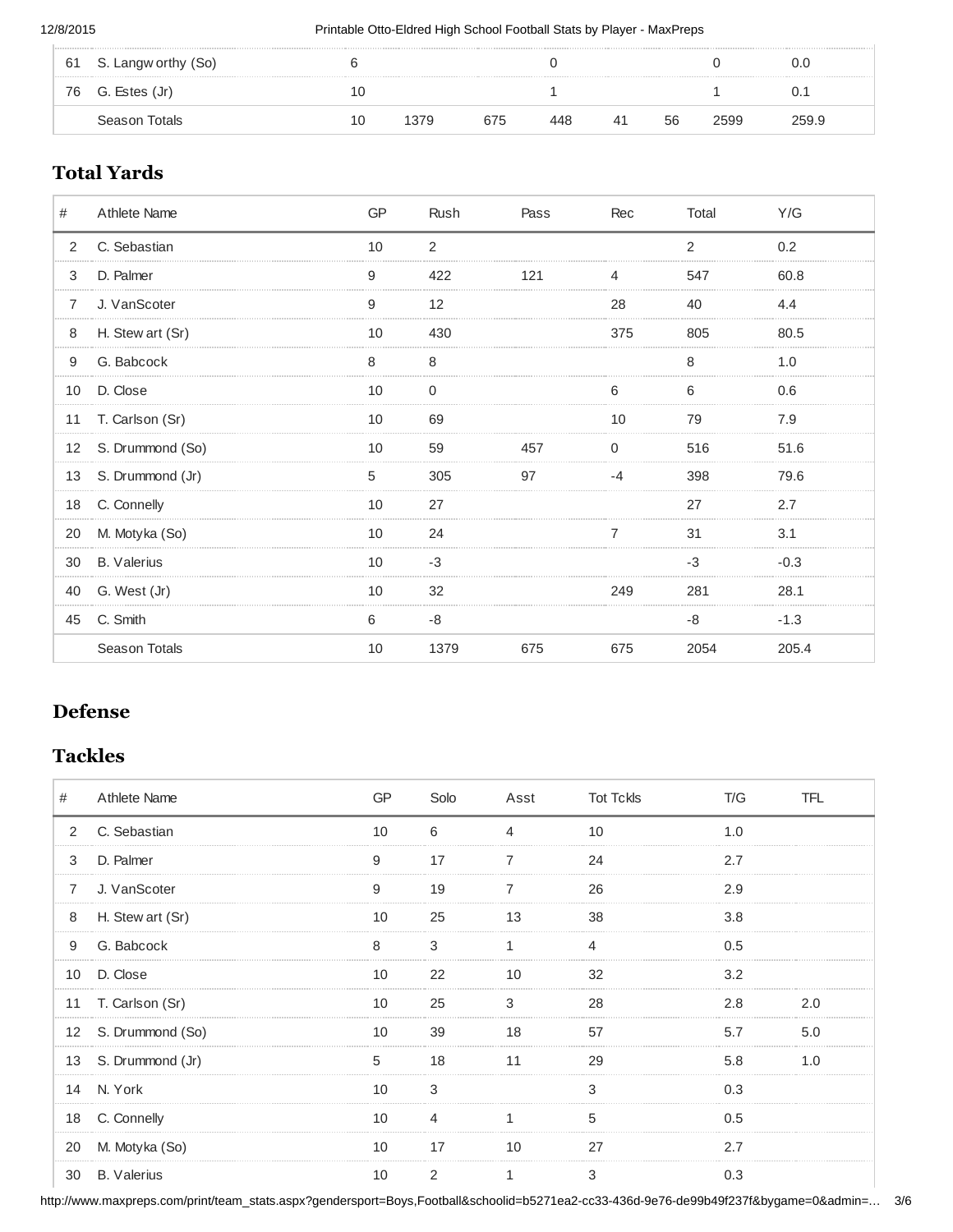#### 12/8/2015 **Printable Otto-Eldred High School Football Stats by Player - MaxPreps**

| 40 | G. West (Jr)         | 10 | 55 |    | 79 |     |  |
|----|----------------------|----|----|----|----|-----|--|
| 50 | E. Porter            |    | 21 |    | 36 | 3 6 |  |
|    | 51 J. Sherw ood (So) |    | 5  | 9  | 16 | 1 ក |  |
|    | 53 N. Shroyer        | 10 | 17 | 19 | 36 | 3.6 |  |
| 61 | S. Langw orthy (So)  | 6  |    |    | 5  |     |  |
| 64 | Z. Grimes            |    |    |    |    |     |  |
| 65 | B. Schneider (Sr)    |    | 10 |    | 26 | 2.6 |  |
|    | 70 A. Taylor (Sr)    | 10 | 11 | 9  | 20 |     |  |
|    | 74 T. Lee (Fr)       | 8  |    |    |    |     |  |
|    | Season Totals        |    |    |    |    | ი   |  |
|    |                      |    |    |    |    |     |  |

### **Sacks**

| #  | Athlete Name         |    | Sacks   | /dl | S/G | Hurs |
|----|----------------------|----|---------|-----|-----|------|
| 8  | H. Stew art (Sr)     | 10 | 1.0     |     | 0 1 |      |
|    | 12 S. Drummond (So)  |    | 1.0     |     | በ 1 |      |
|    | 40 G. West (Jr)      |    | $1.5\,$ |     | 0.2 |      |
|    | 50 E. Porter         |    |         |     |     |      |
|    | 51 J. Sherw ood (So) |    | 1.5     |     | 0 2 |      |
|    | 53 N. Shroyer        | 10 | 2.5     | 15  | 0.3 |      |
| 61 | S. Langw orthy (So)  |    |         |     | በ 2 |      |
| 70 | A. Taylor (Sr)       |    | 2.0     |     | 0.2 |      |
|    | Season Totals        |    |         |     |     |      |

### **Defensive Statistics**

| #              | Athlete Name     | GP |               | Int Int Yds |      |                |                         | Avg Int/G PD FmbRec FRYds |  | Caus Blk Pnts | <b>BIK FGS</b> |
|----------------|------------------|----|---------------|-------------|------|----------------|-------------------------|---------------------------|--|---------------|----------------|
| $\overline{2}$ | C. Sebastian     | 10 |               |             |      | 0.1            |                         |                           |  |               |                |
| 3              | D. Palmer        | 9  | $3^{\circ}$   | $\Omega$    | 0.0  | 0.3            | $\overline{\mathbf{c}}$ |                           |  |               |                |
| $\overline{7}$ | J. VanScoter     | q  |               |             |      |                |                         |                           |  |               |                |
| 8              | H. Stew art (Sr) | 10 |               |             |      | $\Omega$ 1     |                         |                           |  |               |                |
| 10             | D. Close         | 10 |               |             |      | 0 <sub>1</sub> |                         |                           |  |               |                |
| 11             | T. Carlson (Sr)  | 10 | $\mathcal{P}$ |             |      | 0 2            | $\mathcal{P}$           | 1                         |  |               |                |
| 12             | S. Drummond (So) | 10 |               |             |      |                |                         |                           |  |               |                |
| 20             | M. Motyka (So)   | 10 | $\mathcal{P}$ | $\Omega$    | 0.0  | 0.2            |                         |                           |  |               |                |
| 40             | G. West (Jr)     | 10 |               | 56          | 56.0 | 0.1            |                         | $\mathcal{P}$             |  |               |                |
| 53             | N. Shroyer       | 10 |               |             |      |                |                         |                           |  |               |                |
|                | Season Totals    |    | 11            | 56          | 5.1  | 1.1            | 19                      |                           |  |               |                |

## **Special Teams**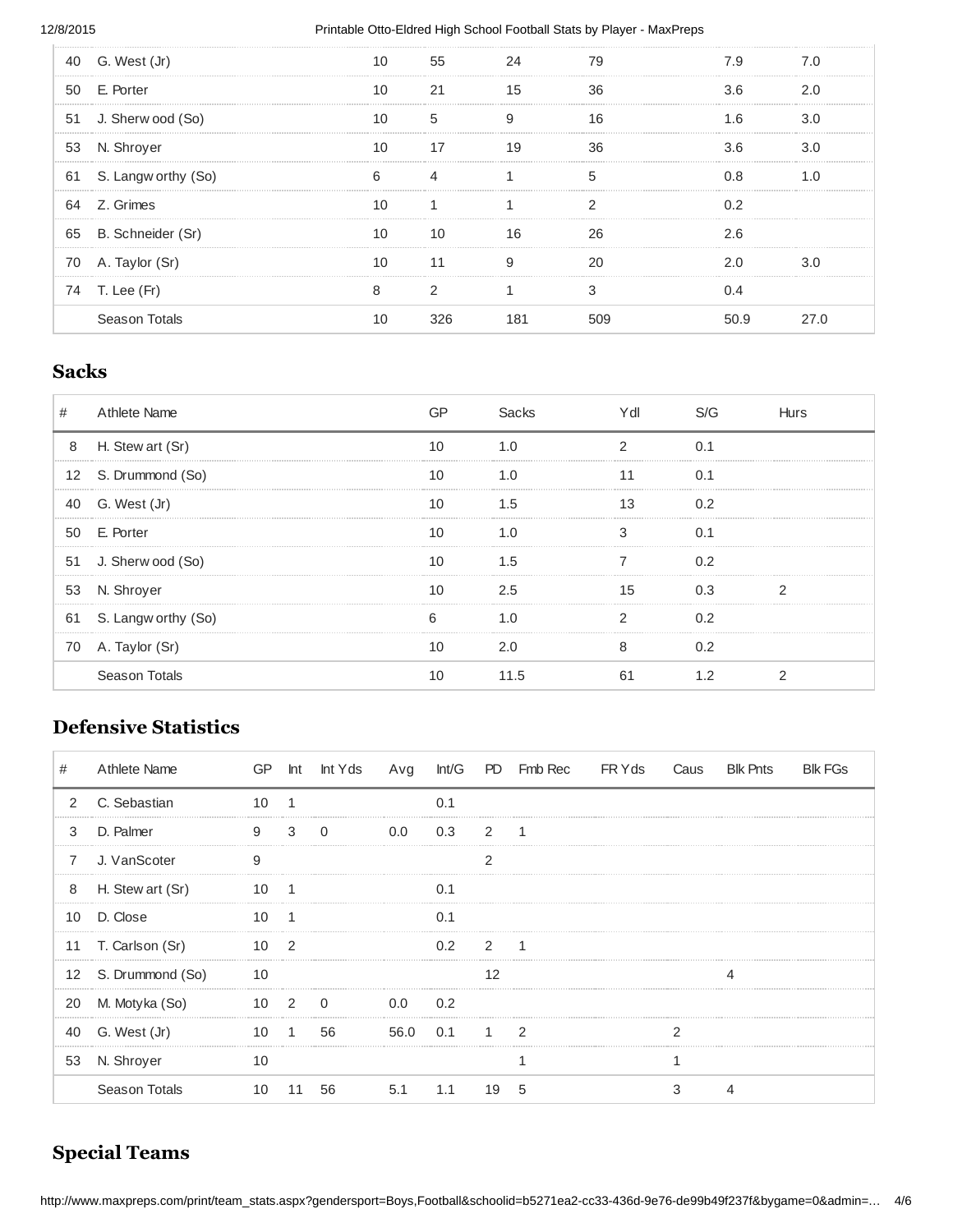### **Kickoffs**

| #  | Athlete Name  | GP | KO | Yds | Avg | Lng | ТB |
|----|---------------|----|----|-----|-----|-----|----|
| 40 | G. West (Jr)  | 10 |    | 329 | 41. | 55  |    |
|    | Season Totals | 10 |    | 329 | 41. | ხხ  |    |

#### **Punts**

| #  | Athlete Name    | GP | D  | Yds | Avg  | Lng | ln 20 |
|----|-----------------|----|----|-----|------|-----|-------|
|    | D. Palmer       | 9  | 23 | 740 | 32.2 | 57  | 4     |
| 11 | T. Carlson (Sr) | 10 |    | 30  | 30.0 | 30  |       |
|    | Season Totals   | 10 | 24 | 770 | 32.1 | 57  | ≖     |

### **Kickoff and Punt Returns**

| #  | Athlete Name         | <b>GP</b> | KO Rets      | Yds                | Avg  |              | Lng P Rets   | Yds       | Avg  | Lng | <b>FC</b> | KR Y ds |
|----|----------------------|-----------|--------------|--------------------|------|--------------|--------------|-----------|------|-----|-----------|---------|
| 3  | D. Palmer            | 9         | 1            | $\Omega$           | 0.0  | $\Omega$     | $\mathbf{1}$ | 37        | 37.0 | 37  | $\Omega$  | 37      |
| 7  | J. VanScoter         | 9         |              | 124<br>----------- | 17.7 | 26           |              |           |      |     |           | 124     |
| 8  | H. Stew art (Sr)     | 10        | 6            | 154                | 25.7 | 38           |              |           | 1.0  |     |           | 155     |
| 9  | G. Babcock           | 8         | 1            | 11                 | 11.0 | 11           |              |           |      |     |           | 11      |
| 10 | D. Close             | 10        | 5            | 55                 | 11.0 | 19           | 1            | $3 \t3.0$ |      | 3   |           | 58      |
| 11 | T. Carlson (Sr)      | 10        | 2            | 29                 | 14.5 | 22           |              |           |      |     |           | 29      |
| 14 | N. York              | 10        | 1            | 9                  | 9.0  | 9            |              |           |      |     |           | q       |
| 20 | M. Motyka (So)       | 10        | 1            | 0                  | 0.0  | <sup>0</sup> |              |           |      |     |           |         |
| 50 | E. Porter            | 10        |              | U                  | 0.0  | $\Omega$     |              |           |      |     |           |         |
| 53 | N. Shroyer           | 10        | 3            | 65                 | 21.7 | 35           |              |           |      |     |           | 65      |
| 61 | S. Langw orthy (So)  | 6         | 1            | 0                  | 0.0  | 0            |              |           |      |     |           |         |
| 76 | G. Estes (Jr)        | 10        | $\mathbf{1}$ |                    | 1.0  | 1            |              |           |      |     |           |         |
|    | <b>Season Totals</b> | 10        | 30           | 448                | 14.9 | 38           | 3            | 41        | 13.7 | 37  | $\Omega$  | 489     |

### **Scoring**

### **Points**

| #  | Athlete Name        |    | TDS.                    | TD Pts | Conv S Kick Pts |  | Tot Pts |     |
|----|---------------------|----|-------------------------|--------|-----------------|--|---------|-----|
| 3  | D. Palmer           | 9  |                         |        |                 |  |         |     |
| 8  | H. Stew art (Sr)    | 10 | 8                       | 48     |                 |  |         |     |
|    | 12 S. Drummond (So) | 10 | $\overline{\mathbf{c}}$ |        |                 |  |         |     |
|    | 13 S. Drummond (Jr) | 5. | $\mathcal{P}$           |        |                 |  |         | 2.8 |
| 20 | M. Motyka (So)      | 10 |                         |        |                 |  |         | በ 6 |
|    | 40 G. West (Jr)     | 10 | 5                       | -30    |                 |  |         |     |
|    | Season Totals       |    | 19                      |        |                 |  |         |     |

http://www.maxpreps.com/print/team\_stats.aspx?gendersport=Boys,Football&schoolid=b5271ea2-cc33-436d-9e76-de99b49f237f&bygame=0&admin=... 5/6